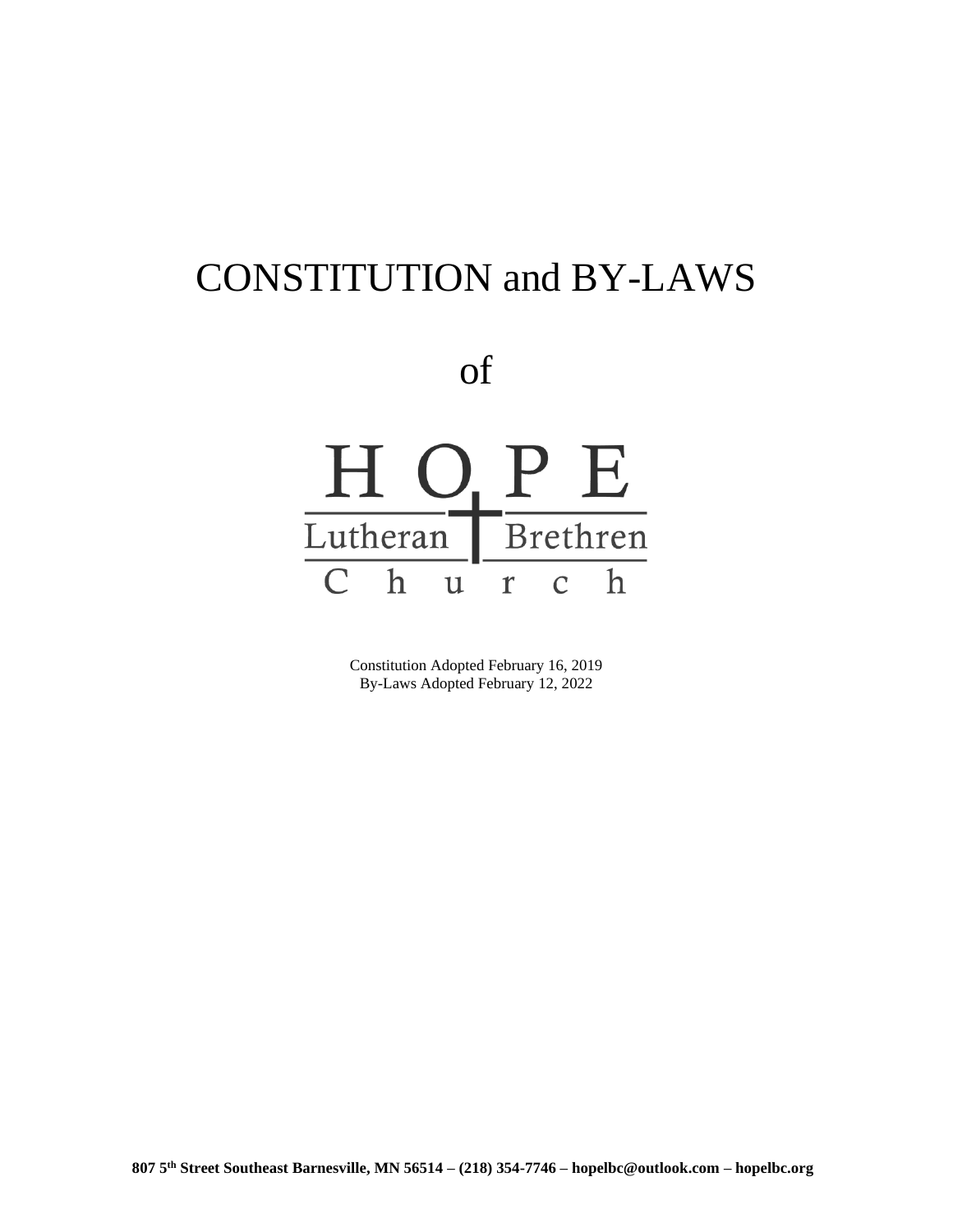# CONSTITUTION

# ARTICLE I **NAME**

The name of this congregation shall be Hope Lutheran Brethren Church, of Barnesville, Minnesota – hereafter referred to as "the church."

# ARTICLE II **STATEMENT OF FAITH**

# **1. The Bible**

The Bible, including both Old and New Testaments as originally given, is the verbally and plenarily<sup>1</sup> inspired Word of God and is free from error in the whole and in the part, and is therefore the final authoritative guide for faith and conduct. (2 Timothy 3:15-17; 2 Peter 1:20-21; Romans 16:25-27)

# **2. The Trinity**

There is one God eternally existent in three distinct persons in one divine essence, Father, Son and Holy Spirit. (Matthew 28:19; Luke 3:21-22; 1 John 5:7-8)

# **3. God the Father**

God the Father has revealed Himself as the Creator and preserver of the universe, to Whom the entire creation and all creatures are subject. (Genesis 1; Matthew 6:9; Ephesians 4:6)

# **4. The Human Race**

God created Adam and Eve in His image to live in fellowship with Him. They fell into sin through the temptation of Satan and thereby lost fellowship with God. Through their disobedience the entire human race became totally depraved, that is, self-centered sinners who oppose God, and who by nature are unable to trust, fear or love Him. They are subject to the devil and are condemned to death under the eternal wrath of God. (Genesis 1:26-3:7; Psalm 51; Romans 3:9-23, 5:12)

# **5. God the Son**

Jesus Christ, the Eternal Son, is the image of the invisible God. To accomplish our redemption, He became fully human, being conceived of the Holy Spirit and born of the virgin Mary. Jesus Christ, who is true God and true man, by His perfect obedience and substitutionary death on the cross, has purchased our redemption. He arose from the dead for our justification in the body in which He was crucified. He ascended into heaven, where He is now seated at the right hand of God, the Father, as our interceding High Priest. He will come a second time personally, bodily, and visibly to gather the believers unto Himself and to establish His millennial kingdom. He will judge the living and the dead and make an eternal separation between believers and unbelievers. His kingdom shall have no end. (Luke 1:34-35; John 1-18; Colossians 1:15-20)

# **6. God the Holy Spirit**

The Holy Spirit is a divine person eternally one with the Father and with the Son. Through the Word of God, He convicts people of sin, persuades them to confess their sinfulness to God and calls them to faith through the Gospel. He

<sup>&</sup>lt;sup>1</sup> Plenary – "full; complete; entire; absolute; unqualified" (dictionary.com)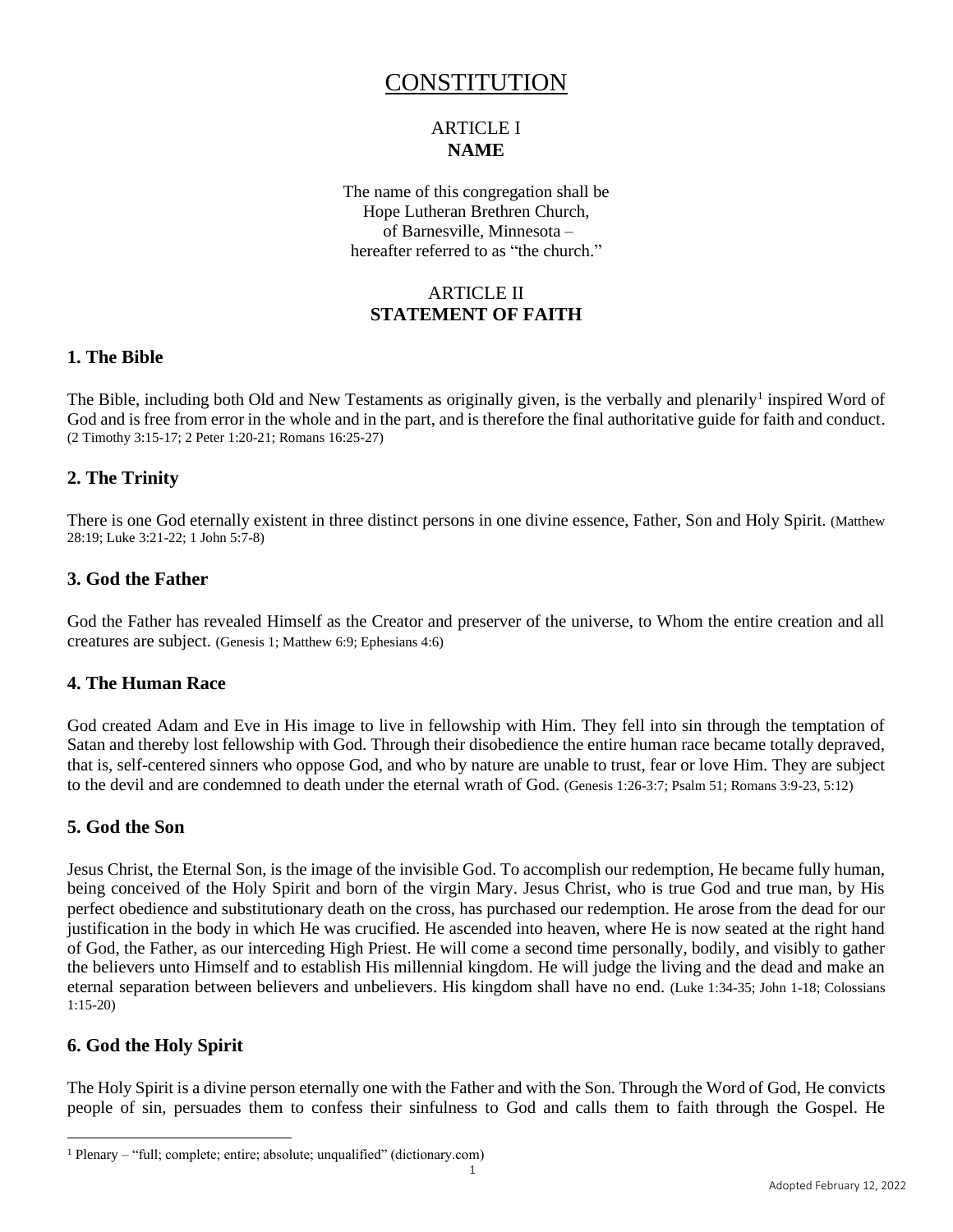regenerates, sanctifies, and preserves believers in the one true faith. He comforts, guides, equips, directs, and empowers the church to fulfill the great commission. (John 14:16-18; Acts 1:8; 2 Corinthians 12:7-13)

# **7. Means of Grace**

The knowledge and benefit of Christ's redemption from sin is brought to the human race through the means of grace, namely the Word and the sacraments. (Mark 14:22-25; Romans 10:17; Ephesians 4:4-6)

# **a. Law and Gospel**

Through the Word of the Law God brings sinners to know their lost condition and to repent. Through the Word of the Gospel He brings sinners to believe in Jesus Christ, to be justified, to enter the process of sanctification, and to have eternal life. This occurs as the Holy Spirit awakens them to see their sin, convicts them of their guilt of sin, and calls them to repent and believe, inviting and enabling them to accept God's grace in Christ. Each one who thus believes is instantly forgiven and credited with Christ's righteousness. The Word then teaches and guides the believer to lead a godly life. (Exodus 20:1-21; Galatians 2:11-21; 1 Timothy 1:8-11)

# **b. Baptism**

In the Sacrament of Baptism, God offers the benefits of Christ's redemption to all people and graciously bestows the washing of regeneration and newness of life to all who believe. God calls the baptized person to live in daily repentance, that is, in sorrow for sin, in turning from sin, and in personal faith in the forgiveness of sin obtained by Christ. By grace we are daily given the power to overcome sinful desires and live a new life in Christ. Those who do not continue to live in God's grace need to be brought again to repentance and faith through the Law and Gospel. (2 Corinthians 13:5; Colossians 2:11-12; 1 Peter 3:20-22)

Because the sinfulness of human nature passes on from generation to generation and the promise of God's grace includes little children, we baptize infants, who become members of Christ's believing church through baptism. These children need to come to know that they are sinners with a sinful nature that opposes God. Through the work of the Holy Spirit, they need to confess their sinfulness and yield to God; and possess for themselves forgiveness of their sin through Jesus Christ, as they are led from the faith received in infant baptism into a clear conscious personal faith in Christ as their Lord and Savior and being assured of salvation, rely solely on the finished work of Christ, and the power of the Gospel to live as children of God. (Psalm 14:2-3; Matthew 19:14; Acts 16:33)

#### **c. Communion**

In the Sacrament of Holy Communion, Christ gives to the communicants His body and blood in, with, and under the bread and wine. He declares the forgiveness of sin to all believers and strengthens their faith. (Matthew 26:26-29; Luke 22:19-20; 1 Corinthians 11:17-34)

#### **8. Salvation**

Eternal salvation is available to every living human being on earth by God's grace alone through faith alone in Christ alone. This salvation consists of an instantaneous aspect and an ongoing, continual aspect. (Acts 16:30-33; Romans 10:9-17; Ephesians 2:8-9)

#### **a. Justification**

Justification is God's gracious act by which He, for Christ's sake, instantaneously acquits repentant and believing sinners and credits them with Christ's righteousness. At that moment, God gives each one who believes a new and godly nature and the Holy Spirit begins the process of sanctification. There is no place for human effort in justification. (John 5:24; Romans 3:23-28; 1 Corinthians 6:11; Galatians 2:15-16)

#### **b. Sanctification**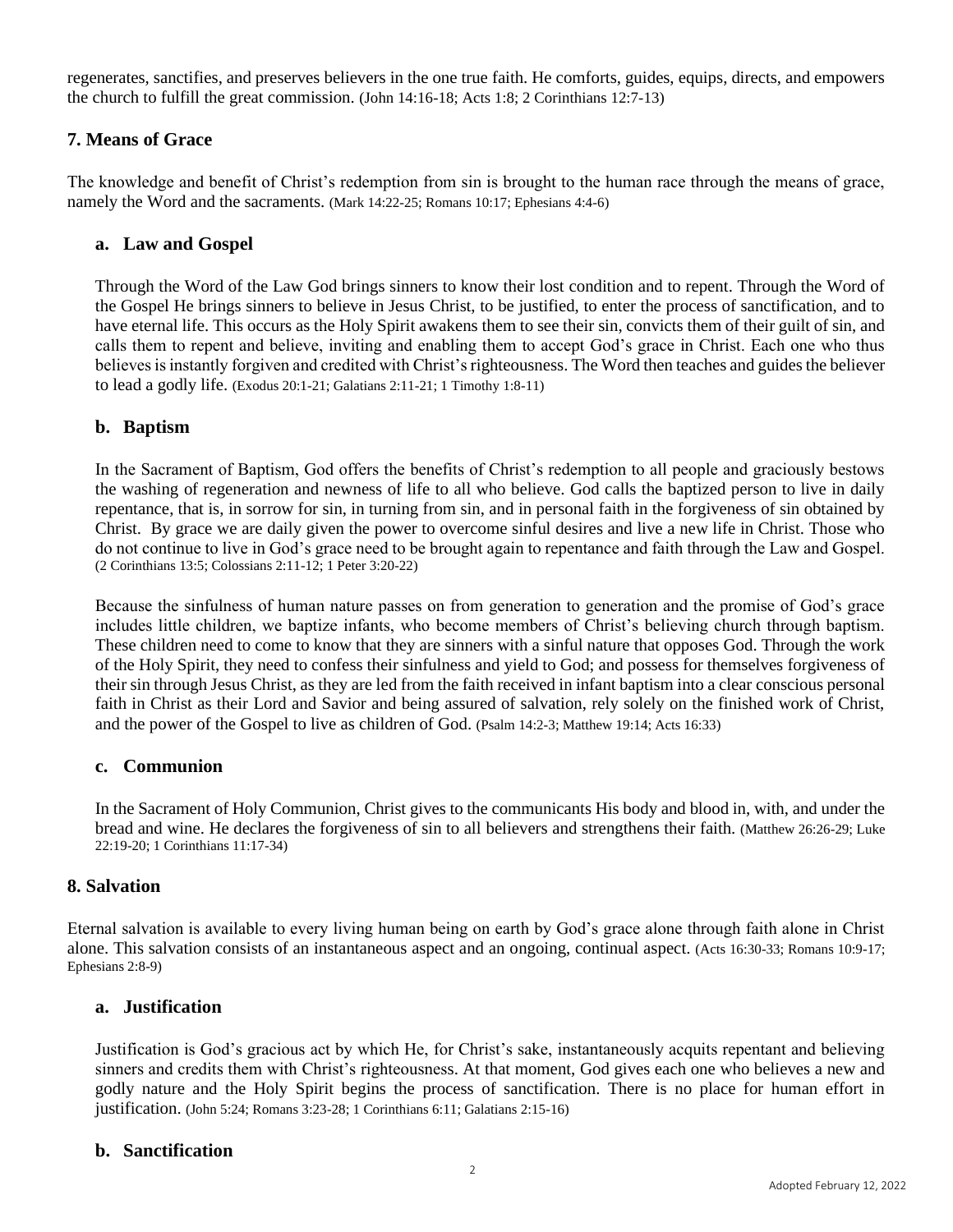Sanctification is God's gracious, continual work of spiritual renewal and growth in the life of every justified person. Through the means of grace, the Holy Spirit works to reproduce the character of Christ within the lives of all believers, instructing and urging them to live out their new nature. The Holy Spirit enables believers more and more to resist the devil, to overcome the world, and to count themselves dead to sin but alive to God in Christ Jesus. The Holy Spirit produces spiritual fruit in and bestows spiritual gifts upon all believers. He calls, empowers and equips them to serve God in the home, in the community, and as part of the Church Universal. The process of sanctification will be complete only when the believer reaches glory. (Colossians 3:15-17; Galatians 5:13-26; James 1:25)

# **9. The Church**

The Church Universal consists of all those who truly believe on Jesus Christ as Savior. The local congregation is an assembly of believers in a certain locality among whom the Gospel is purely taught and the sacraments are rightly administered. The confessing membership of the local congregation shall include only those who have been baptized into "the name of the Father, and of the Son and of the Holy Spirit," confess personal faith in the Lord Jesus Christ, maintain a good reputation in the community and accept the constitution of Hope Lutheran Brethren Church. It cannot, however, be avoided that hypocrites might be mixed in the congregation; that is, those whose unbelief is not evident to the congregation. (Matthew 28:18-20; Acts 2:42-47; 20:17-30; Hebrews 10:23-25)

# **10. Church Governance**

The Church of the Lutheran Brethren practices the congregational form of church government and the autonomy of the local congregations. The office of pastor and elder is to be filled by men only. The synodical administration has an advisory function as it relates to the congregation, and an administrative function as it relates to the cooperative efforts of the congregations. (1 Timothy 3:1-7; Titus 1:5-16; Hebrews 13:17-19; 1 Peter 5:1-11)

#### **11. Lutheran Confessions**

The Lutheran confessions are a summary of Bible doctrines. We adhere to the following confessional writings: The Apostles' Creed, Nicene and Athanasian Creeds, unaltered Augsburg Confession, and Luther's Small Catechism. (Copies of these specific documents can be made available upon request to the church office.)

# ARTICLE III **PURPOSE**

The purpose of this congregation shall be to win souls for Christ and to strengthen believers by the preaching of the Word, the administration of the Sacraments, and the exercise of spiritual gifts through God's grace. It is also our purpose to cooperate with other congregations of the Church of the Lutheran Brethren in the ventures of faith that God gives us in Home and World Missions, in Christian education, and in publications and charities. We also support other worthy endeavors, which are in harmony with our principles and practices.

# ARTICLE IV **CHURCH MANAGEMENT**

#### 1. CHRIST: The Head of the Church

Matthew 16:16-19, Ephesians 1:22-23, 5:23, Colossians 1:18. Through the Holy Spirit Christ guides the Church by the Scriptures, and He bestows upon the Church the gifts of grace for the enablement of His people to fulfill His mission on earth. (Romans 12:1-21, I Corinthians 12:1-31, Ephesians 4:11-16, I Timothy 3:1-7, Titus 1:5-9).

#### 2. PASTOR

For the office of Pastor, the congregation shall call a man who is recognized as a true Christian, who accepts this constitution and who otherwise has the necessary qualifications. The Pastor shall particularly attend to preaching of the Word and the administration of the Sacraments. He shall also perform such other services within the church as are required of him by the Word of God. His call, as well as his resignation or dismissal, shall take place at a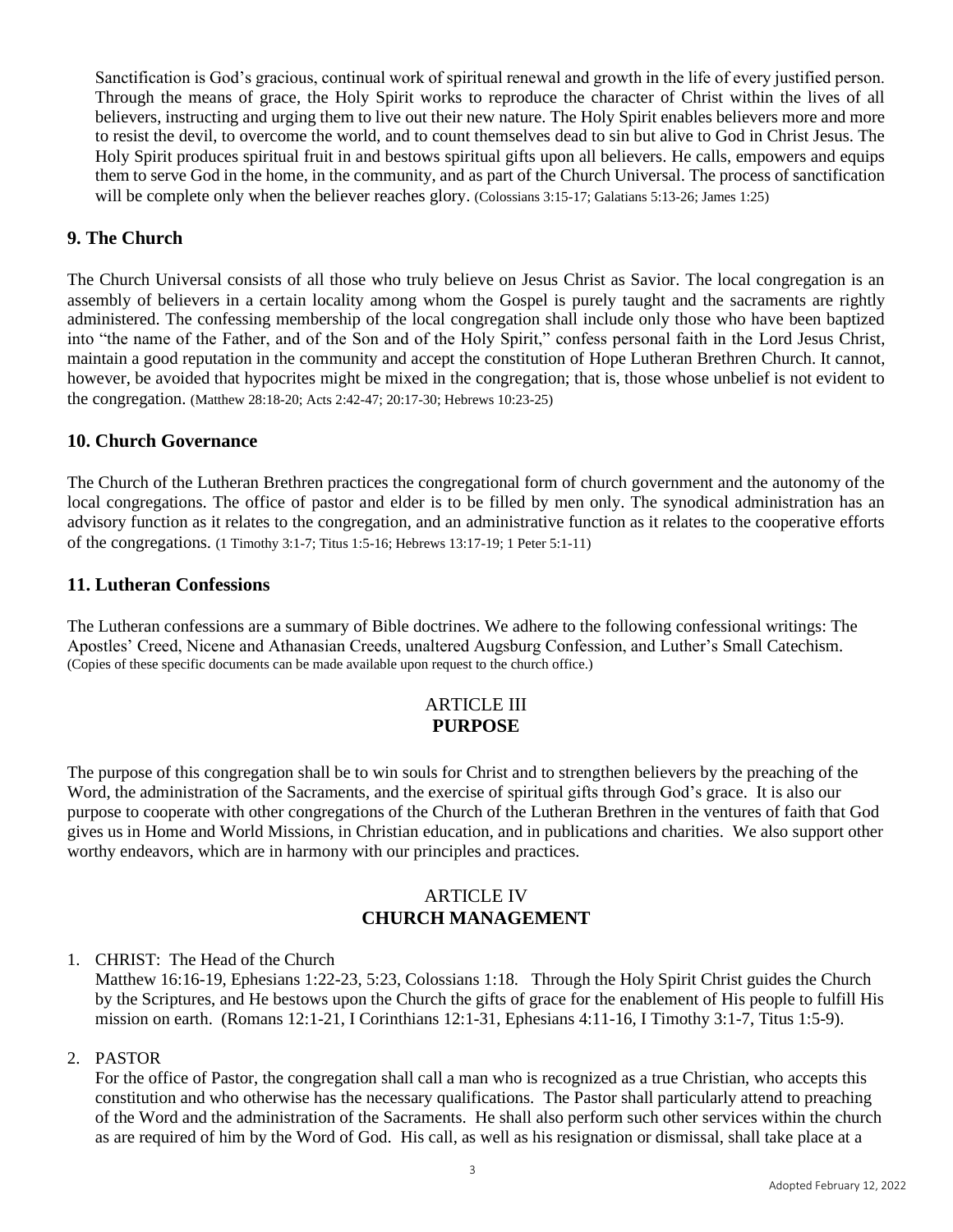lawful meeting of the congregation by secret ballot and shall require a two-thirds majority for passage. The Pastor remains in office as long as both find it desirable. His resignation becomes effective after a three months' notice. The three months' notice may be waived by mutual agreement.

# 3. ELDERS

The congregation shall confirm as many elders as it shall find qualified and advisable. The duties of the elders are to assist the pastor, to watch over the spiritual condition of the congregation, and to exercise such supervision that all aspects of the church program shall be of a functional nature and in accordance with the Word of God and ARTICLE II of this constitution. The Elder Board has final authority for interpretation of Scripture.

- A. The Elders shall be confirmed for a term of three years and may serve consecutive terms.
- B. The Pastor(s) and the elders together constitute the Elder Board.
- C. Nominations for Elder shall come from the Elder Board. Possible candidates may be brought to the elder board by any member of the congregation.
- D. New candidates for office of Elder shall be confirmed for a one-year term. During this intern year, he shall receive instruction and training in the office of Elder. After completion of this intern year, the candidate shall have the opportunity to withdraw. Should he decide to continue, and the existing board concurs, his name will be placed on the ballot for a full three (3) year term. Upon confirmation to office, ordination will be arranged as soon as practical.
- E. All candidates for the office of Elder shall be considered on an individual basis. In order to be confirmed, the candidate must receive, by secret ballot, two-thirds affirmative vote of those present at the Annual Meeting.
- F. The congregation shall be notified at an Annual Meeting when a new three-year term begins for any of the Elders.
- G. In absence of the Pastor, one of the Elders shall lead the devotional meeting, or arrange for their leadership.
- H. As God prospers, there may be more men qualified to be an elder than can serve on the board at one time. Therefore, when need, a rotation system nay be instituted to enable the use of these men in this office.
- I. If, and when practical, after having served at least two consecutive three-year terms, an Elder may request a sabbatical of up to one year. The sabbatical would be a part of, and occur during, a three-year term.
- J. The Elders and the Chairman of the Board of Trustees shall constitute a Call Committee when seeking a new Pastor. The Elder Board may appoint additional committee members from the voting membership of the congregation to assist in this task if deemed necessary or advisable.

#### 4. BOARD OF TRUSTEES

The congregation shall elect at least three (3) members (or the minimum number as required by State law) to serve as Trustees. Their duties are to care for all financial matters pertaining to the congregation and to supervise all property belonging to the congregation and to submit a report of the same at the Annual Meeting. The Treasurer of the Congregation becomes a member of the Board of Trustees upon election at the annual meeting.

#### 5. JOINT BOARD

The Elder Board, Board of Trustees, and the Secretary of the Congregation constitute the Joint Board. The Chairman of the Congregation shall serve as Chairman of the Joint Board. Meetings of the Joint Board shall be called by the Chairman and shall be held as required. The Joint Board shall elect a Vice-Chairman from its membership to serve in the absence of the Chairman.

#### 6. OTHER OFFICERS

- A. Chairman: The Congregation shall*,* at each annual meeting of the church, elect a Chairman who shall lead all congregational business meetings.
- B. Secretary of the Congregation: A Secretary shall be elected at each annual meeting of the church.
- C. Treasurer: The Treasurer shall be elected at each annual meeting of the church. Upon election, the Treasurer becomes a member of the Board of Trustees.

# 7. COMMITTEES

- A. Auditing Committee: Two auditors shall comprise this committee. Each Auditor shall be elected at an Annual Meeting of the church to serve a two-year term. These terms shall be staggered.
- B. Nominating Committee: A nominating committee of three members shall be elected at each Annual Meeting of the church. One of the three shall be an Elder. They shall submit nominations for all offices except for the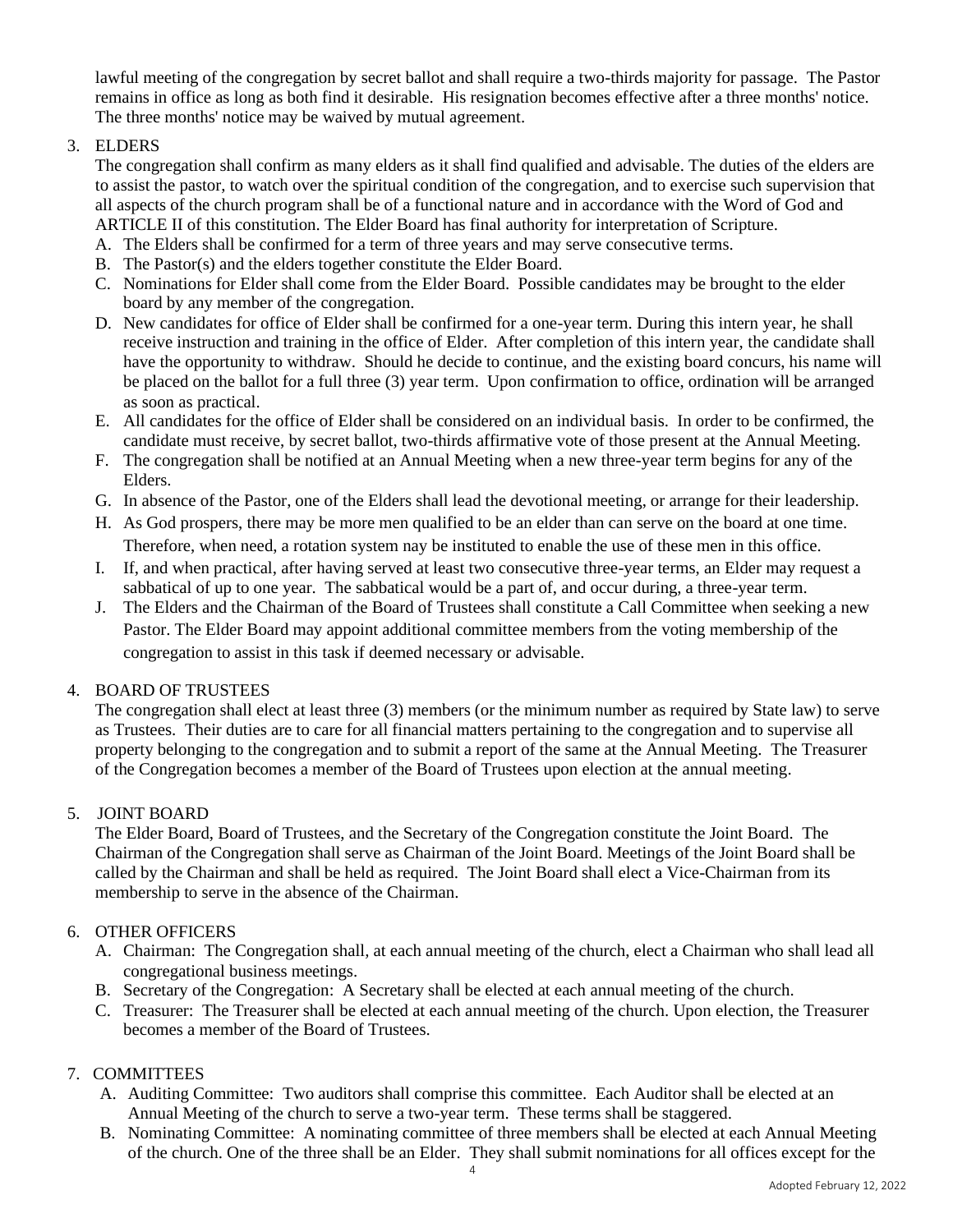office of Elder, and in the event of a change of the Pastor, the Pastor. All nominations for the office of Elder must be made by the Elder Board. Suggestions for Pastor shall be brought to the Congregation by the call committee. Additional nominations for Elder may be brought to the Elder Board by any member of the congregation.

- C. Other Committees: Other committees may be appointed by the Joint Board of the Congregation for specific ministries as need may arise.
- 8. All Officers and Board Members provided for in this constitution must be confessing members of this congregation.

# ARTICLE V **CHURCH MEMBERSHIP**

- 1. Confessing Members: Confessing members shall have been baptized "into the name of the Father and of the Son and of the Holy Spirit," confess personal faith in the Lord Jesus Christ, maintain a good reputation in the community and accept this Constitution. All requests for confessing membership are made to the Board of Elders, which recommends candidates to the Congregation. A majority vote at any business meeting of the Congregation is required for candidates to become members of the Congregation.
	- A. Baptized children of the Congregation who have become confessing Christians may request Confessing Membership upon completion of Confirmation. Only Confessing Members of the Congregation who have reached the voting age determined by the local congregation may vote at business meetings.
	- B. Confessing Members shall not belong to any secret society or organizations which in its official statements or rites assert that individuals are reconciled to God outside of Jesus Christ and His atonement.
	- C. All those considering confessing membership are required to participate in the Discovery Class conducted by the Elder Board prior to making membership application.
	- D. A Confessing Member may be removed upon recommendation by the Elder Board to the Congregation. Such action shall require a majority vote at any business meeting of the Congregation.
- 2. Baptized children of the congregation: Children baptized in the congregation and all baptized children of confessing members shall be designated baptized children of the congregation. Upon completion of Confirmation, the baptized children may apply for transfer to confessing status if they profess and evidence a living relationship with Jesus Christ. Those not requesting confessing membership shall become parishioners and they shall continue to remain on the church record as parishioners of the congregation until they request to have their names removed or until the Board of Elders deems it necessary to remove them. They shall have the privilege of being served by the Pastor for weddings, baptisms, Christian instruction and funerals. They shall be the object of the prayer interest and evangelistic concern of the church. The congregation shall diligently guide these children and youth by teaching the Word of God and modeling Christian attitudes and behavior. The Congregation shall arrange for Sunday School, Youth Ministries, Pastoral Instruction, Confirmation, and other Christian Training Programs. These young people shall be made objects of prayer as the Congregation seeks to guide them to conscious faith, spiritual growth and confessing membership in the church.
- 3. Parishioners: Baptized children of the Congregation become Parishioners upon reaching voting age if they have not been received as Confessing Members. The Board of Elders may include as Parishioners those who wish to call this their church home. The Board of Elders may also remove the names of Parishioners when they deem necessary or advisable. Parishioners shall have the same privilege of being served by the Pastor for weddings, baptisms, Christian instruction and funerals. They shall be the object of the prayer interest and evangelistic concern of the church.

# **ARTICLE VI**

# **CHURCH ORGANIZATIONS**

Only those organizations that have first been approved by the Elder Board and accepted by the congregation shall function within the church. The Presidents and Vice Presidents of auxiliary organizations shall be professing Christians and shall adhere to this constitution.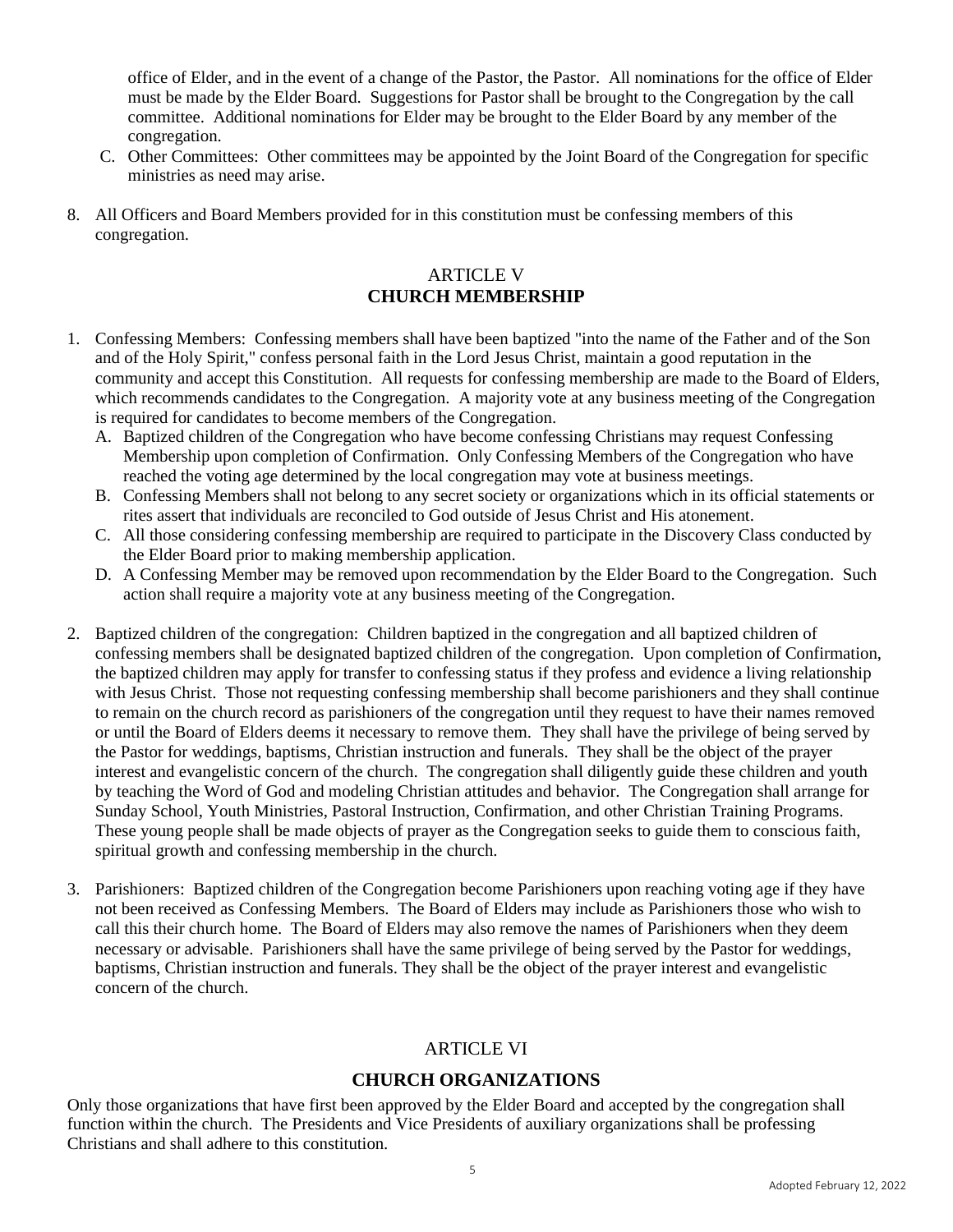#### ARTICLE VII

#### **CHURCH PROPERTY**

If a division should ever occur in this Congregation, which God forbid, the properties and assets of the church shall belong to that part of the Congregation which abides by this Constitution, whether that part be in majority of minority. In the event that this Congregation is dissolved, the property shall be deeded to the Church of the Lutheran Brethren of America, provided it is in existence*.* 

#### **THIS PARAGRAPH IS UNALTERABLE.**

#### ARTICLE VIII

#### **AMENDMENTS TO THIS CONSTITUTION**

This constitution may be amended by a 2/3 majority vote of the members present at an Annual Meeting of the Congregation, provided that a motion for amendment shall have been presented in written form and read at the previous Annual Meeting. Amendments to the Constitution shall not conflict with or change Article II – STATEMENT OF FAITH, ARTICLE III – PURPOSE, or ARTCLE VII – CHURCH PROPERTY.

*The constitution printed above was adopted as the official constitution of Hope LBC at the February 16, 2019 annual meeting.*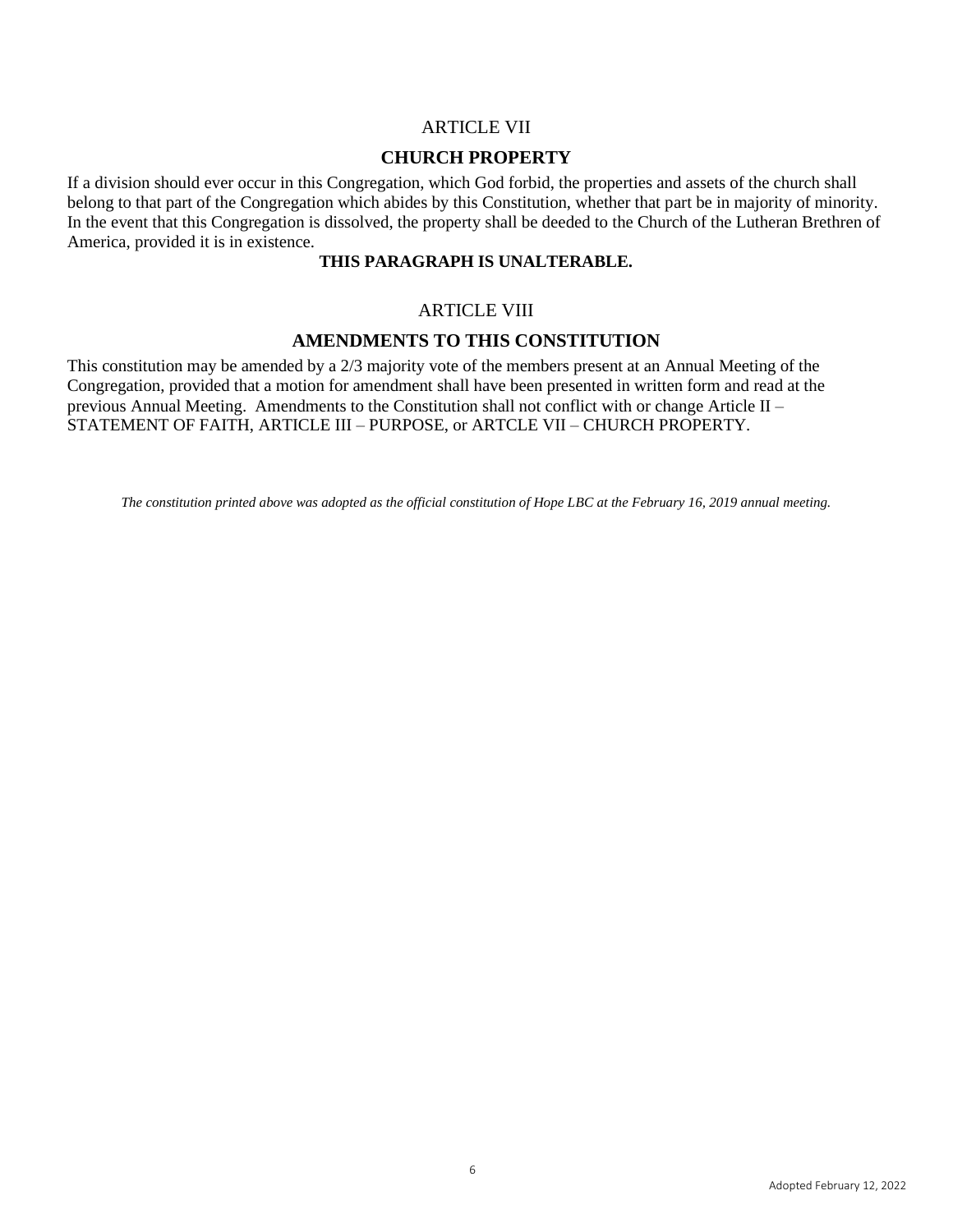# BY-LAWS

# ARTICLE I

# **BY-LAWS TO THE CONSTITUTION**

- 1. Business meetings are held as often as required by the congregation or as deemed necessary by the Joint Board.
	- a. The business session must be conducted in a brotherly spirit. At a general business session, no one shall bring forth another's mistakes or shortcomings or anything of a personal nature that would disrupt the spirit of brotherliness.
	- b. All confessing members who have attained legal voting age are eligible to vote.
	- c. A quorum of 30% of the resident confessing members is required at every business meeting of the Church to transact any legal business.
	- d. Business meetings shall be conducted according to Robert's Rules of Order.
	- e. The annual meeting of the church shall be held by the end of February.
	- f. Election of Officers shall take place at the annual meeting.
- 2. Baptism and the Lord's Supper shall be administered according to the ritual of the Church of the Lutheran Brethren of America. The same shall be true of all ministerial functions such as confirmation, weddings and funerals.
- 3. Confessing membership shall be conferred in the following manner: the candidate for membership shall be examined by the Elder Board regarding Christian testimony and doctrine. They must be recommended for membership at a congregational business meeting. If they are accepted for membership, they shall be publicly welcomed into the membership at a later public worship service.
- 4. In the event of a letter of transfer, the following procedures shall be observed. The Elder board may grant a letter of transfer to another congregation to any member in good standing requesting it, and the member shall be removed from membership. A letter of transfer from another Lutheran Brethren Congregation shall be accepted and the person(s) transferring shall be welcomed into the congregation in the same manner as new members. Transfers from other churches shall be considered by the Elder Board and acted upon by the congregation in the same fashion as confessing membership.
- 5. Because confessing membership implies a living faith expressed within the community of believers and accountable to a local church body (Romans 12:4-5, Galatians 6:1-5. Hebrews 10:23-25, James 5:16), it is expected that confessing members will remain active in the life of the church. A membership policy document will be maintained by the Elder Board that covers active and inactive membership, church discipline, and the process by which a confessing member may be recommended for removal by the congregation in accordance with the constitution.
- 6. The Pastor and his family are automatically to be considered members of the church upon his installation. His resignation as Pastor shall be considered to be a resignation of the Pastor and his family from church membership, unless specifically requested otherwise.
- 7. This congregation shall not allow or sanction any service, function, celebration, or other activity to take place on the property owned or under the control of the congregation which conflicts with or is expressly contrary to the CLB Statement of Faith, position papers, Ministerial Acts, or the CLB view of and exegesis of Scripture, which in the view of the congregation would bring disrepute to the name of Christ.

# ARTICLE II **TERM OF OFFICE FOR ELECTED OFFICERS**

- 1. Elders are confirmed for a term of three years. The terms shall be staggered.
- 2. Trustees are elected for a term of three years. The terms shall be staggered.
- 3. Auditors are elected for a term of two years. The terms shall be staggered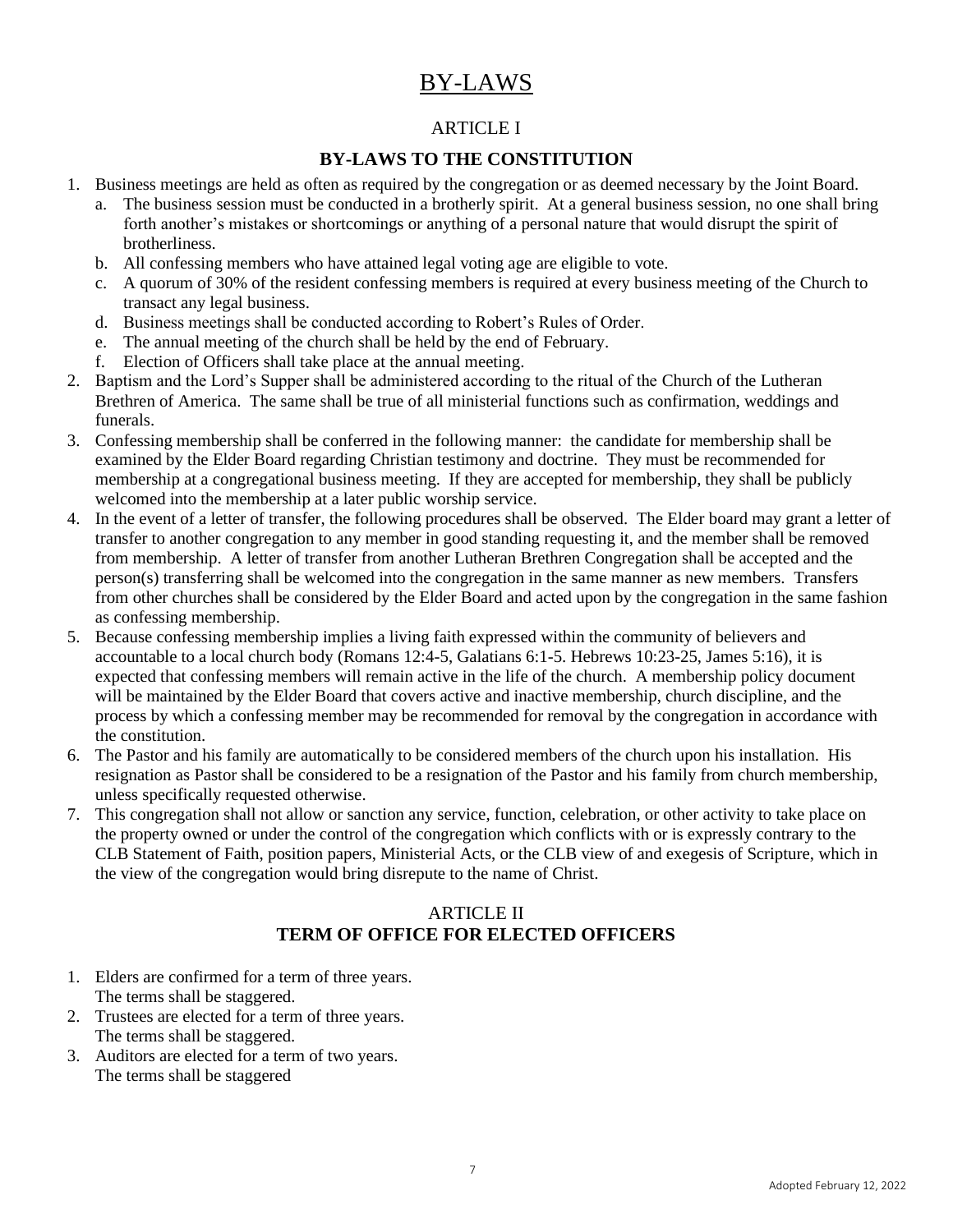# ARTICLE III **DUTIES OF OFFICERS AND BOARDS**

#### 1. ELDERS

- a. The Elders are the spiritual overseers of the congregation. They shall, together with the Pastor, constitute the Elder Board and have all the privileges and responsibilities already delineated in this constitution. They shall care for the spiritual welfare of the church and initiate disciplinary action when church discipline becomes necessary. They shall assist the Pastor in communion services and oversee the pastoral functions in the absence of the Pastor.
- b. An Elder who violates the responsibility of his office may be removed from office by applying the following procedure: Two or more members of the congregation must bring the charge before the entire Elder Board, which will carefully review its validity. The Elder in question must be allowed to answer the charge in person before the board, but will leave the room for the discussion and final vote. If by a majority vote, the board concurs with the charge, the Elder shall forfeit his position and duties, or at his discretion be allowed to gracefully resign. If the Elder feels he has been unfairly treated, he may request that the matter be referred to a Congregational meeting for a vote. The Congregation may remove the elder from office when two-thirds of the voting membership present at the meeting approve his removal.

#### 2. CHAIRMAN OF THE CONGREGATION

The Chairman shall preside over the congregational business meeting and the meetings of the Joint Board. He shall be authorized to call special business meetings of the congregation or the Joint Board. If 20% of the members of the congregation present a request to the Chairman for a meeting of the Joint Board or congregation, such a meeting shall be held.

3. TRUSTEES

The trustees shall care for financial matters and maintain all property belonging to the church. They shall recommend salary changes or payments to the congregation. They are authorized to make expenditures up to \$2500.00 without direct congregational authorization.

4. SECRETARY OF THE CONGREGATION

The Secretary shall keep accurate minutes of the congregational business meetings and the joint board meetings care for correspondence, and report at each business meeting.

5. TREASURER OF THE CONGREGATION

The Treasurer shall make payments authorized by the Trustee Board within the bounds of this constitution or as authorized by the congregation. The Treasurer shall keep accurate accounts of income and expenditures and report to each business meeting of the church.

6. AUDITORS

The Auditors shall examine the financial records of the church and report to the annual meeting of the congregation.

7. CHRISTIAN EDUCATION COMMITTEE

The Christian Education Committee shall be comprised of an elder board representative, a trustee board representative, a congregational representative, and the main ministry leaders (directors) from each of the children's and youth programs of this congregation. They shall work to advise and support the discipleship and educational ministry to the children and youth to whom Hope ministers. This will include setting educational objectives, reviewing curriculum, and resourcing ministry leaders. This committee will meet as often as is deemed necessary.

8. All positions provided for under Article III of the By-Laws of this Constitution shall be confessing members of this congregation.

# ARTICLE IV **SPECIFIC MINISTRY LEADERSHIP ROLES**

#### 1. MINISTRY DIRECTORS

The main leader for specific ministries, whether called director, coordinator, etc., shall be appointed by the elder board as needed to fulfill ministry needs and supervision of ministry teams at Hope. Individuals in these positions shall report to and receive direction from the elder board and are expected to work within Hope's Constitution and